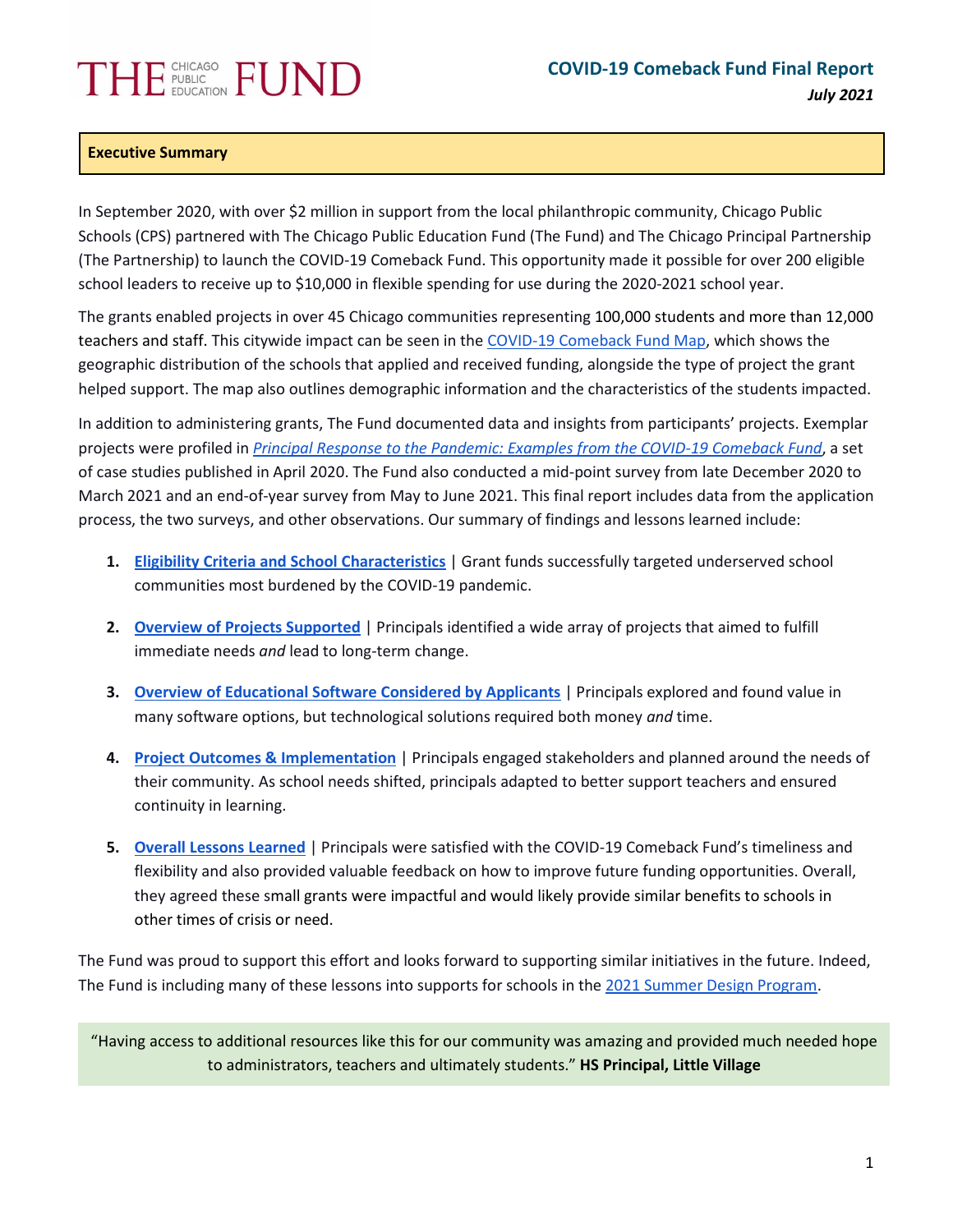## <span id="page-1-0"></span>**Eligibility Criteria and School Characteristics**

*Grant funds were allocated to higher-need schools.* The Comeback Fund was designed to support Chicago public schools with the highest need, especially recognizing the disparate impacts of COVID-19. With guidance from funders, CPS developed a list of eligible schools based on a series of criteria and input from Network Chiefs. Eligibility was ultimately determined based on three indicators:

- **CPS Equity Index.** The CPS Equity Index relies on 12 socioeconomic indicators, including: basic student demographics, community life expectancy, teacher retention, and school funding. School communities were prioritized for the Comeback Fund based on their index value, focusing on schools with a value at or above 3 or 3.5, reflecting a higher level of school need.
- **COVID-19 Community Impact.** Positivity rates varied considerably across the city, as represented on the City of Chicago's COVID-19 dashboard. School communities were prioritized for the Comeback Fund based on the COVID-19 positivity rate in the zip code where the school is located, focusing on schools with a zip code positivity rate above 10% in August 2020.
- **Experience with remote learning in spring 2019.** The share of non-passing (incomplete) grades in spring 2020 was an indicator for how challenging the remote learning experience was in different schools. School communities were prioritized for the COVID-19 Comeback Fund based on the share of non-passing grades, focusing on schools where this share exceeded 10%.

Consistent with Comeback Fund objectives, the set of eligible schools was higher need and more impacted by COVID-19 than CPS schools overall:

|                                                       |                              |                                                |                                                     | <b>215 Comeback Fund Applicants</b>                      |                                                |                                                      |                                                    |
|-------------------------------------------------------|------------------------------|------------------------------------------------|-----------------------------------------------------|----------------------------------------------------------|------------------------------------------------|------------------------------------------------------|----------------------------------------------------|
|                                                       |                              | 646 Chicago<br><b>Public</b><br><b>Schools</b> | 230 Schools<br><b>Eligible for</b><br><b>Grants</b> | <b>159 CPS in</b><br>Networks 1-17<br>(94.1%<br>applied) | 24 AUSL<br><b>Schools</b><br>(100%<br>applied) | <b>21 ISP</b><br><b>Schools</b><br>(100%<br>applied) | 11 Charter<br><b>Schools</b><br>(73.3%<br>applied) |
| COVID-19 cases per 1,000<br>population in August 2020 |                              | 21.9                                           | 25.2                                                | 25.1                                                     | 26.8                                           | 24.0                                                 | 26.6                                               |
| Remote learning engagement<br>(3x/week in May)        |                              | 55.0%                                          | 43.0%                                               | 43.4%                                                    | 36.3%                                          | 59.9%                                                | N/A                                                |
|                                                       | <b>Black</b>                 | 35.8%                                          | 43.1%                                               | 43.6%                                                    | 70.6%                                          | 9.2%                                                 | 72.2%                                              |
|                                                       | Latinx                       | 46.7%                                          | 53.3%                                               | 52.0%                                                    | 27.9%                                          | 88.5%                                                | 27.0%                                              |
|                                                       | <b>Students</b><br>with IEPs | 14.6%                                          | 15.7%                                               | 16.3%                                                    | 14.7%                                          | 37.5%                                                | 14.0%                                              |
|                                                       | <b>ELL</b>                   | 18.6%                                          | 21.0%                                               | 20.2%                                                    | 9.0%                                           | 12.7%                                                | 14.0%                                              |
| <b>Student</b><br><b>Demographics</b>                 | Low-Income                   | 63.8%                                          | 77.6%                                               | 76.3%                                                    | 87.6%                                          | 78.7%                                                | 77%                                                |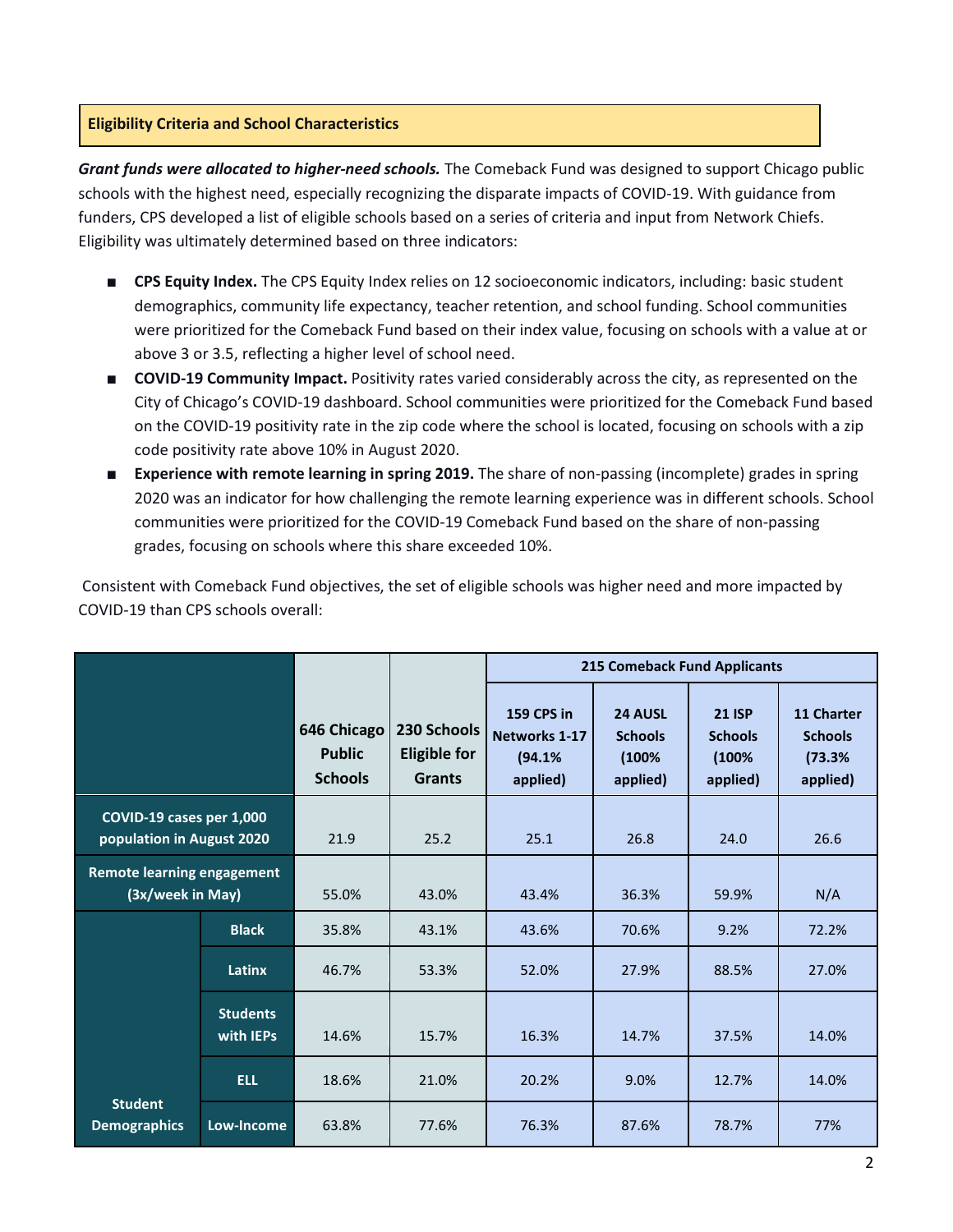#### **Information Gathering: Midpoint & Endpoint Surveys**

The Comeback Fund was designed to reduce burdens on principals, and thus there was no formal grant reporting requirement. However, optional mid-year and end-of-year surveys allowed for data collection around progress made on projects and helped The Fund identify best practices. The midpoint survey was shared with the initial 200 grant recipients and received 139 responses (70% of initial grant recipients). The end-of-year survey received 117 responses (60% of initial grant recipients).

Following additional funding efforts, The COVID-19 Comeback Fund provided additional funding to 15 eligible schools in March and April of 2021. Given the shortened timeline for project implementation these schools had compared to the initial grantees, they do not form part of the surveyed group. Detailed demographic breakdowns of survey respondents can be found i[n Appendix A,](#page-11-0) while a full list of survey questions can be found in [Appendix B.](#page-12-0)

#### <span id="page-2-0"></span>**Overview of Projects Supported**

*Principals identified a wide array of projects that aimed to fulfill immediate needs and lead to long-term change.* Among the full set of proposed projects, we identified four overarching categories: *Teacher Instructional Practices*, *Supportive Environment for Students*, *Student and Caregiver Environment,* and *Adapted Learning Materials*. These categories helped provide us with an initial sense of school needs. We also identified projects as either meeting *immediate needs*, where school leaders responded to pressing concerns related to remote learning, or meeting *ongoing needs*, where school leaders piloted efforts that may have an impact beyond 2020- 21.

| <b>Project Category</b>                                                                                                                                                          | <b>Example Immediate Needs</b>                                                                                                                                 | <b>Example Ongoing Needs</b>                                                                                                                                                                                         |
|----------------------------------------------------------------------------------------------------------------------------------------------------------------------------------|----------------------------------------------------------------------------------------------------------------------------------------------------------------|----------------------------------------------------------------------------------------------------------------------------------------------------------------------------------------------------------------------|
| <b>Teacher Instructional Practices:</b><br>Grants supported professional<br>development and extended<br>teacher work time to improve<br>students' remote learning<br>experience. | Extended planning time to adapt<br>existing curriculum for remote<br>instruction: grade-level planning<br>committees, lesson planning,<br>virtual instruction. | Teacher professional development for<br><i>improving instruction and</i><br><i>interventions:</i> training on culturally<br>responsive teaching, differentiated<br>instruction, and equitable grading<br>strategies. |
| <b>Supportive Environments for</b><br><b>Students and Staff: Projects built</b><br>a positive and supportive climate<br>for students and staff.                                  | Incentives to boost engagement<br>and to show teacher and student<br>appreciation: programs that<br>reward attendance and<br>achievement.                      | Enrichment opportunities and after-<br>school programming: virtual wellness<br>and art clubs; supports for social-<br>emotional learning and mental<br>health support; mentoring programs.                           |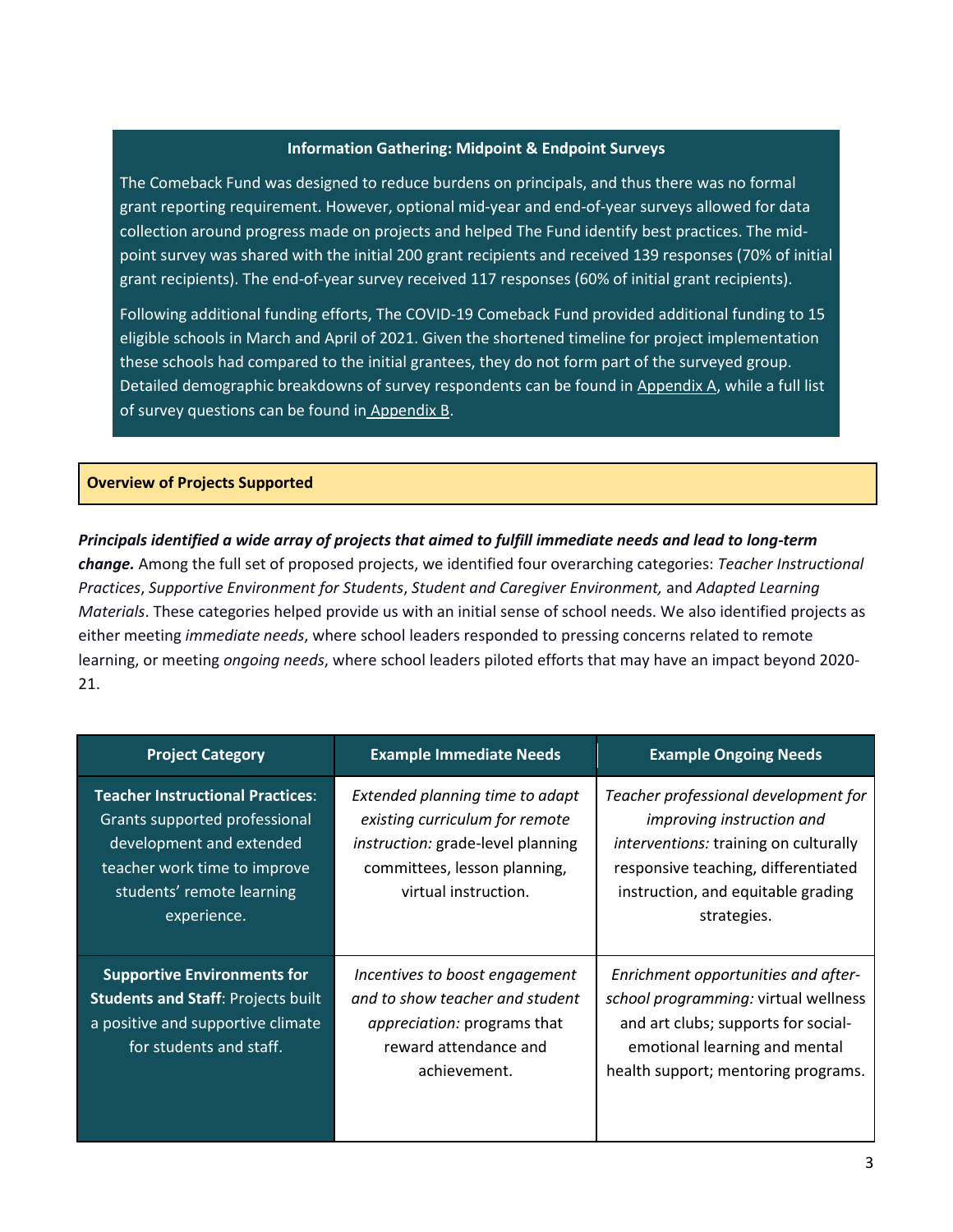| <b>Project Category</b>                                                                                                                                                                                    | <b>Example Immediate Needs</b>                                                                                                 | <b>Example Ongoing Needs</b>                                                                                                                                      |
|------------------------------------------------------------------------------------------------------------------------------------------------------------------------------------------------------------|--------------------------------------------------------------------------------------------------------------------------------|-------------------------------------------------------------------------------------------------------------------------------------------------------------------|
| <b>Caregiver Engagement: Projects</b><br>built functional systems to<br>improve families' ability to<br>support learning at home.                                                                          | Technical support for parents and<br>students: troubleshooting<br>coordinator, homework helplines<br>for parents and students. | Community engagement programs to<br>encourage parent and student<br>connections: workshops on FAFSA<br>and college/career opportunities,<br>translation services. |
| <b>Adapted Learning Materials:</b><br>Projects adapted curriculum,<br>materials, and content for use in a<br>remote learning environment, or<br>purchased new virtual resources<br>and learning platforms. | Access to digital curriculum<br>resources to fill current gaps:<br>virtual libraries, Newsela,<br>Flocabulary.                 | Educational software that monitors<br>student progress or provides skill<br>practice: IXL, Eureka, and Measuring<br>Up Live.                                      |

According to original applications, the distribution of projects proposed was relatively evenly spread across these project categories, with Immediate Needs slightly prioritized over Ongoing Needs and with Teacher Instructional Practices the most common area of focus:

| <b>Type</b>            | <b>Grant topic</b>                     | <b>Grant Topic Total</b> | % of Grant<br><b>Topic</b> |
|------------------------|----------------------------------------|--------------------------|----------------------------|
| <b>Immediate Needs</b> | <b>Adapted Materials</b>               | 26                       | 12.1%                      |
| 56%                    | Caregiver Engagement                   | 24                       | 11.2%                      |
|                        | <b>Supportive Environment</b>          | 18                       | 8.4%                       |
|                        | <b>Teacher Instructional Practices</b> | 52                       | 24.2%                      |
| <b>Ongoing Needs</b>   | <b>Adapted Materials</b>               | 28                       | 13.0%                      |
| 44%                    | Caregiver Engagement                   | 21                       | 9.8%                       |
|                        | <b>Supportive Environment</b>          | 18                       | 8.4%                       |
|                        | <b>Teacher Instructional Practices</b> | 28                       | 13.0%                      |
| <b>Grand Total</b>     |                                        | 215                      | 100.0%                     |

In the fall, when schools developed their project proposals and submitted their applications, school was still fully remote and attendance was often low. As such, engagement was a priority and 52.3% of projects focused on improving student engagement, while 28.7% focused on improving access to social emotional learning and mental health support. Principals were also focused on supporting their teachers: 65.7% of projects — were initially stafffocused; 56.0% were student-facing, and 26.4% of projects were parent- and caregiver-facing (projects could have multiple populations of focus).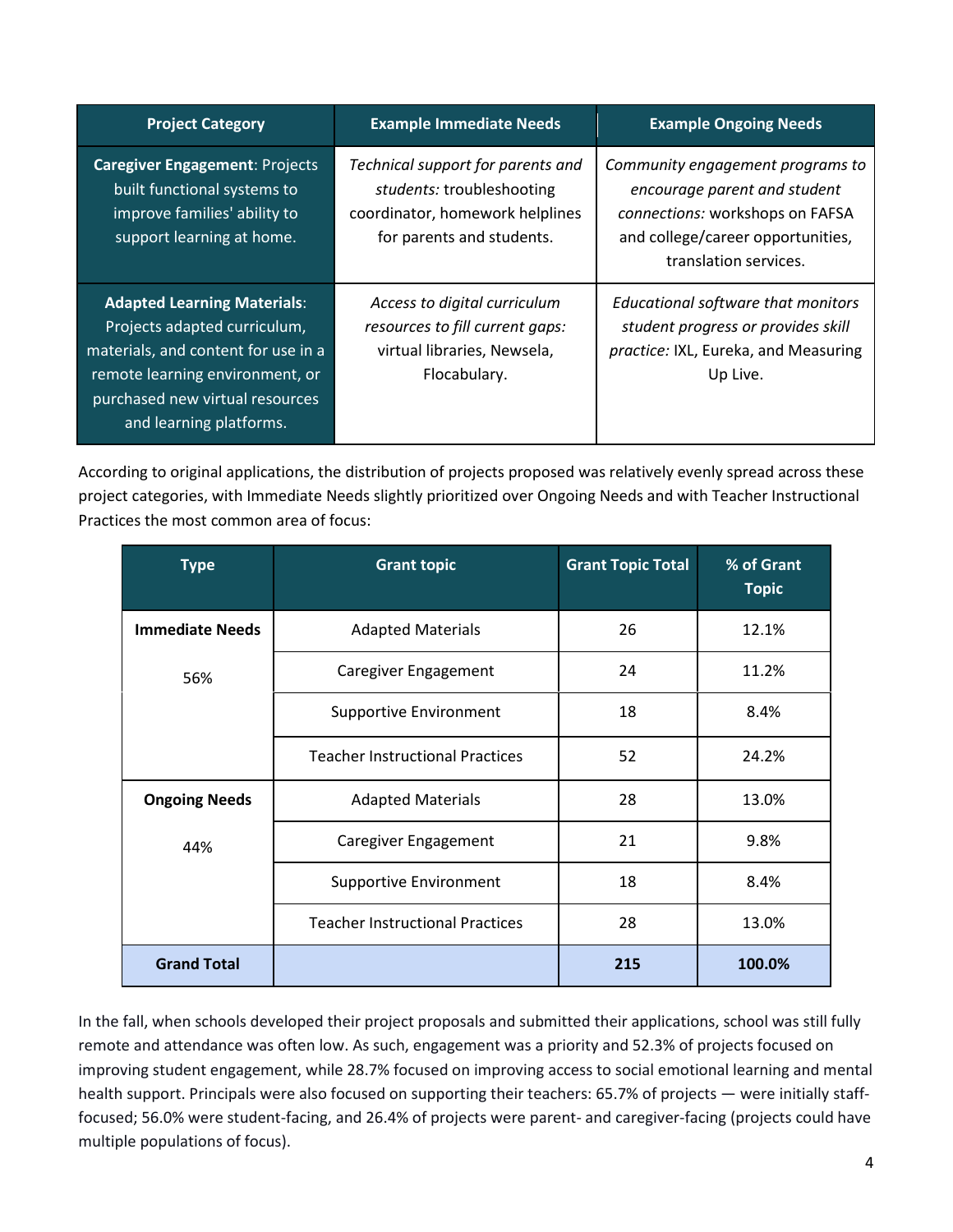## <span id="page-4-0"></span>**Overview of Educational Software Considered by Applicants**

#### *Principals explored and found value in many software options, but*

*technological solutions required both money and time.* While the primary concerns were around student engagement and similar needs, technology was an important priority: 16.7% of school leaders showed concern about teachers' access to virtual resources, 15.7% expressed concern about student knowledge of technology, and 18.5% expressed concern about technology access for families.

Schools planned to use a fairly large range of software programs to facilitate different aspects of remote learning. Out of all the schools that purchased softwar[e](https://nearpod.com/), the five most popular choices mentioned were [Nearpod](https://nearpod.com/)[,](https://www.flocabulary.com/) [IXL](https://www.ixl.com/?partner=google&campaign=71588968&adGroup=11909187928&gclid=CjwKCAjww-CGBhALEiwAQzWxOoVDkugAZ7acZkj_PX61lbKn00cjy4WLU9NuLsVH3vHrnYaWhpwLThoC3AAQAvD_BwE), [Flocabulary,](https://www.flocabulary.com/) [Pear Deck,](https://www.peardeck.com/googleslides) and [Kami.](https://www.kamiapp.com/) Aside from purchasing educational software, school leaders also used funds to provide teachers with professional development and caregivers with training around use of technology and new virtual tools. Principals noted that these platforms had an adoption or learning curve, but were generally satisfied with the results.

"Getting students used to interfacing with remote platforms has been a means of developing computer/digital literacy." **HS Principal, Hermosa**

"Teachers have gained valuable experiences with new learning platforms and teams have improved their collaborative structures." **ES Principal, West Humboldt Park**

*Case Study: Software Use* | *Emiliano Zapata Elementary Academy extended access to [Reading A-Z](https://www.learninga-z.com/site/products/readinga-z/overview?utm_source=google&utm_medium=cpc&campaign_id=68756724&utm_term=az%20reading&utm_ad_id=526561952293&gclid=CjwKCAjww-CGBhALEiwAQzWxOn0CnvHTL6fXA-2ujOBPIYAkw4u0X-fKiif_9VuyFCiMY1zvNEvEIBoCWP4QAvD_BwE) and online subscriptions lik[e Flocabulary](https://www.flocabulary.com/) for all K-5 students, allowing for independent reading and assessments. Principal Ruth Garcia used funds to pay teachers to develop bilingual training videos for families using newly purchased educational software. Training videos will be accessible into the summer and fall to ensure that students have access to the year-long virtual programs purchased.* 

*Online subscriptions provided teachers with curricular support and alternative ways to monitor academic progress. These virtual resources also helped improve overall student engagement levels. At Zapata, sixthgrade students participated in virtual poetry competitions and developed interactive notebooks accessible online as part of the new curricular resources.* 

"Our videos in English and Spanish will be available to parents as a refresher on how to sign on to Google Classroom and the many instructional apps available to students. With this grant, we have been able to extend some reading materials in both languages for more grades than we would have without the funding support. The e-books were especially helpful for older students to access material that teachers had researched that would be suitable for them as we encountered so much about current events and their cultural heritage." **Ruth Garcia, Emiliano Zapata Elementary Academy**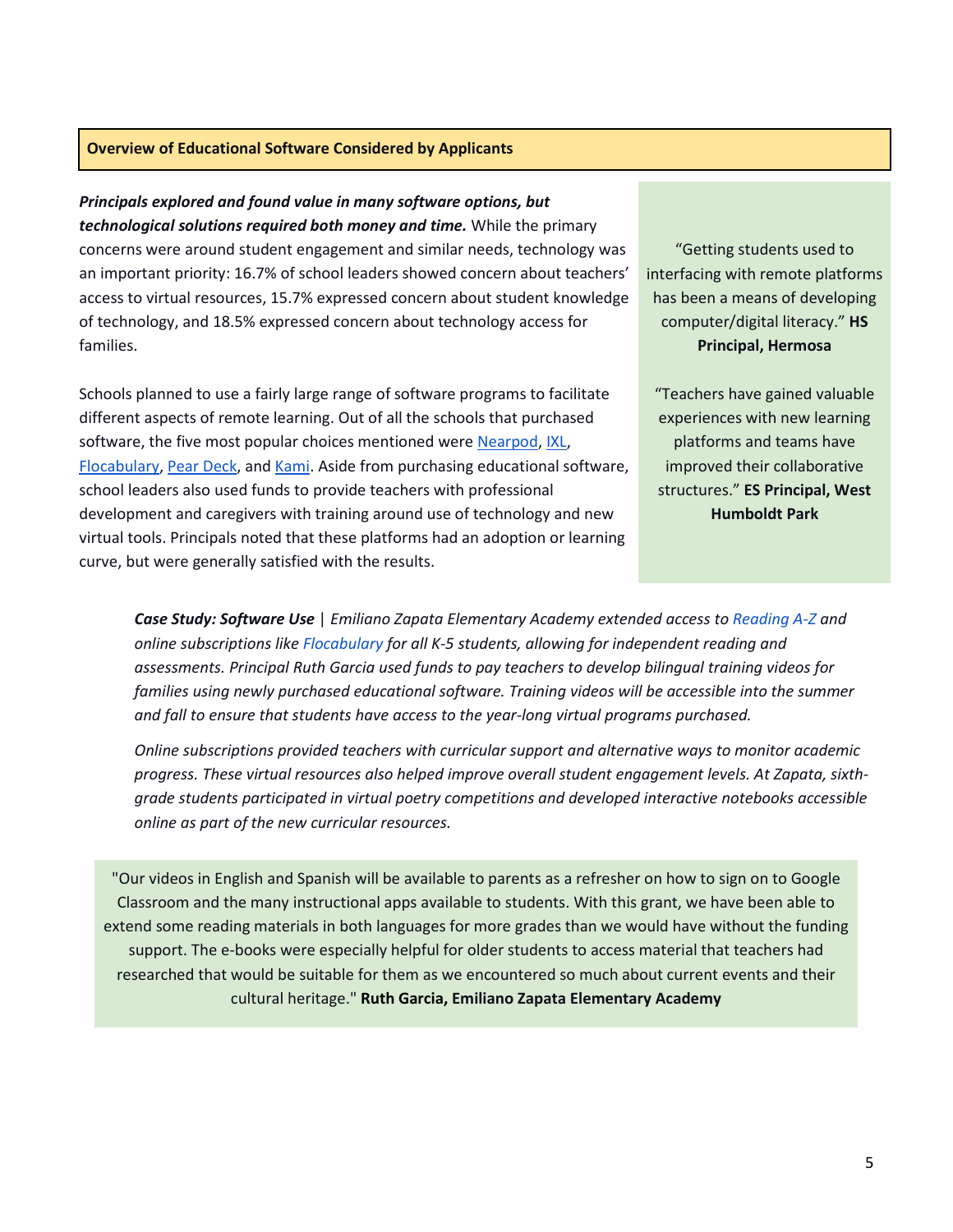# **Summary of Software Purchased through the COVID-19 Comeback Fund**

| <b>Type</b>                     | <b>Software</b>                            | <b>Schools</b>   | <b>Type</b>                               | <b>Software</b>               | <b>Schools</b> |
|---------------------------------|--------------------------------------------|------------------|-------------------------------------------|-------------------------------|----------------|
|                                 | <b>All Things Algebra</b>                  | $\mathbf{1}$     | Professional                              | <b>LEAP</b>                   | $\mathbf{1}$   |
|                                 | <b>CKLA Listening and</b><br>Learning      | $\mathbf{1}$     | Development (2)                           | <b>Cadence Learning</b>       | $\mathbf{1}$   |
|                                 | <b>Match Fishtank</b>                      | $\mathbf{1}$     |                                           | <b>iReady</b>                 | $\mathbf{1}$   |
|                                 | No Red Ink                                 | $\mathbf{1}$     |                                           | Zearn                         | $\mathbf{1}$   |
| <b>Curricular</b>               | Don Johnson Human<br><b>Learning Tools</b> | $\overline{2}$   |                                           | easyCBM                       | $\mathbf{1}$   |
| <b>Resources (14)</b>           | Eureka                                     | 3                |                                           | IXL                           | 19             |
|                                 | <b>Newsela</b>                             | $\overline{2}$   | <b>Progress</b><br><b>Monitoring (28)</b> | <b>Istation</b>               | $\mathbf{1}$   |
|                                 | <b>Interactive GoMath</b>                  | $\mathbf{1}$     |                                           | <b>Measuring Up Live</b>      | $\overline{2}$ |
|                                 | Suite360                                   | $\mathbf{1}$     |                                           | <b>Unique Learning System</b> | $\overline{2}$ |
|                                 | <b>Rosetta Stone</b>                       | $\mathbf{1}$     |                                           | <b>Lexia Learning</b>         | $\mathbf{1}$   |
|                                 | <b>Classkick</b>                           | $\mathbf{1}$     | <b>Recording</b>                          | <b>Flipgrid</b>               | $\mathbf{1}$   |
|                                 | Schoology                                  | $\mathbf{1}$     | <b>Application (2)</b>                    | Swivl                         | 1              |
|                                 | <b>Jamboard</b>                            | $\mathbf{1}$     |                                           |                               |                |
|                                 | <b>Kami</b>                                | $\boldsymbol{9}$ |                                           |                               |                |
| <b>Management</b><br>Tools (61) | Nearpod                                    | 26               |                                           |                               |                |
|                                 | <b>Pear Deck</b>                           | 11               |                                           |                               |                |
|                                 | Remind                                     | $\overline{4}$   |                                           |                               |                |
|                                 | SchoolCNXT                                 | $\overline{2}$   |                                           |                               |                |
|                                 | Seesaw                                     | 6                |                                           |                               |                |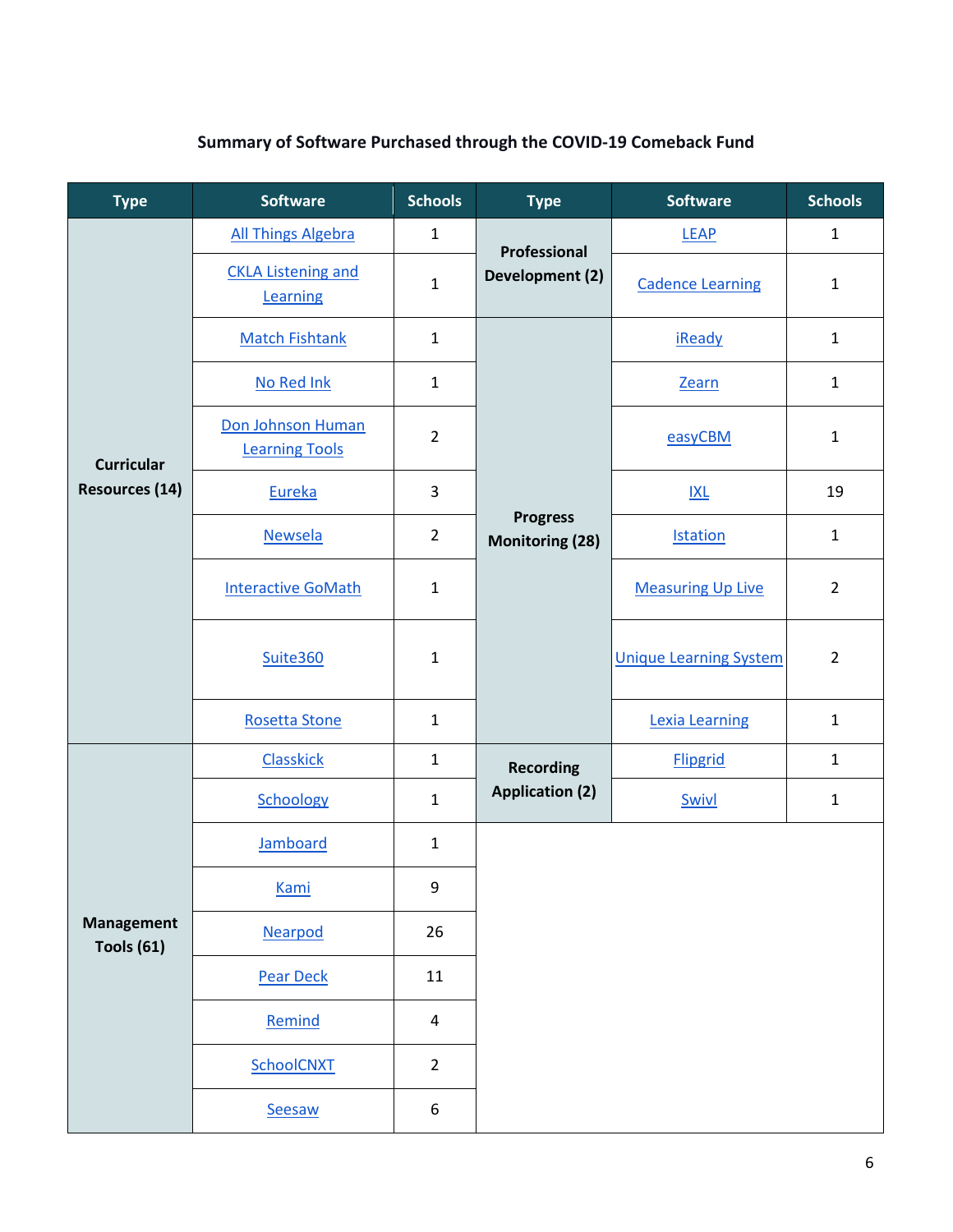#### <span id="page-6-0"></span>**Project Outcomes and Implementation**

As a part of this process, principals were not required to participate in additional surveys or interviews. However, many grant recipients were generous with their time and were able to offer detailed feedback on the Comeback Fund and on their experiences with their projects. These lessons have important implications for future work, including work supporting principals to lead learning recovery in 2021-22 and beyond.

*School leaders used funds to problem-solve with their teachers.* In our original application analysis, 53.7% school leaders submitted projects meant to better support teachers with virtual instruction. At each checkpoint, professional development and extended planning time was shown to be not only a priority, but also a long-term investment in school improvement and academic gains. Encouragingly, 80.9% of final survey respondents believed that teachers at their school appreciated their project to a great or very great extent.

*Case Study: Teacher Professional Development | Principal Charles Williams of the Plato Learning Academy initially planned to use grant funds to pay teachers to modify physical manipulatives into digital content so that students could continue accessing materials remotely. The reopening to hybrid instruction meant that many students would be returning to school in-person while others would remain home.* 

*Principal Williams wanted to ensure that the funding opportunity would benefit his entire student population and also would be responsive to teacher needs, and thus used funding to compensate teachers for additional planning time. The team wanted to guarantee that both in-person and remote students had access to engaging lessons, and they used the opportunity to uncover practical ways of providing a "solid educational foundation" that could encourage "higher-order thinking." The team learned about best practices and adopted research-based approaches for simultaneous hybrid instruction. Principal Williams shared that allowing space for teachers to plan and collaborate had an essential role in allowing the team "to identify students needing services, implement targeted interventions, progress monitor student performance, and determine the effectiveness of interventions."*

"Teachers will create amazing content if given the time and resources." **HS Principal, West Ridge**

"Providing teachers with paid opportunities to increase their knowledge and skill sets has a profound impact on teachers feeling both supported and confident in their abilities in challenging times." **ES Principal, New City**

"We are hoping to get more training for teachers on other strategies that will help them track and analyze data in order to close the learning gaps due to COVID." **ES Principal, Gage Park**

"Teachers have walked away with practices that they can use in years to come. Strategies that have been used can be transferred to in person learning." **ES Principal, Homan Square/West Garfield Park**

"Building teacher instructional capacity is paramount to closing the achievement gap. I believe that continued professional development on how to look at and use the standards for rigorous instruction is invaluable and will be evidenced in students' performance data." **ES Principal, Douglass Park**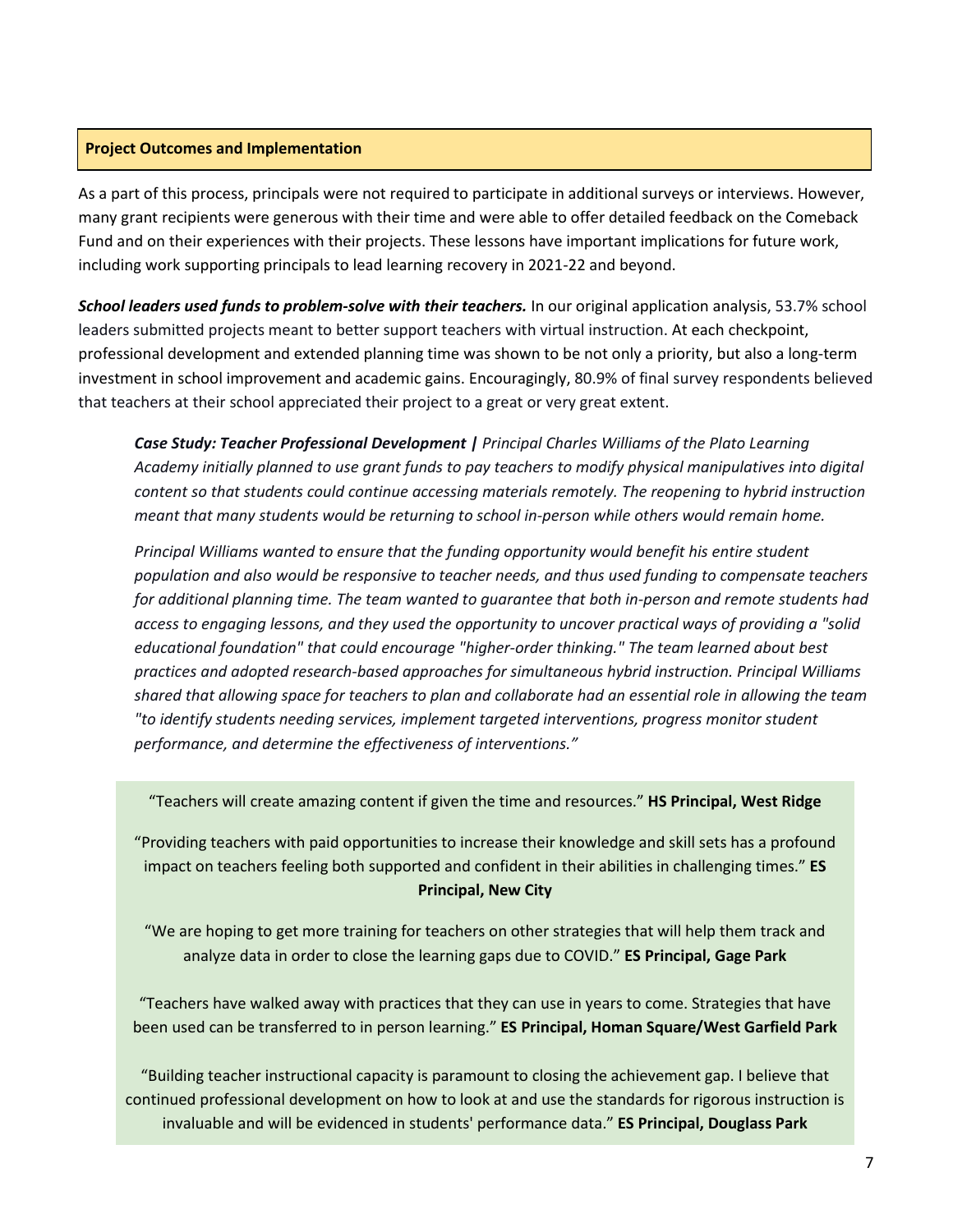*Principals engaged stakeholders and planned around the needs of their communities.* A majority of mid-point survey respondents (78.9%) reported that informal conversations with students and families helped determine which projects would be most beneficial for their schools. Other schools decided on projects more internally, with 60.2% stating school leadership had a leading role in deciding their project. Nearly half (42.3%) used school-wide surveys, while only 4.9% reported using a community-wide survey to determine the use of funding. In addition, 91.1% communicated project roles and responsibilities to staff before starting the project, while only 8.9% did not. By May, 64.3% of end-of-year survey respondents believed that their students had appreciated their project to a great or very great extent, and 52.2% of final survey respondents believed that caregivers at their school had appreciated or benefited from the Comeback Fund project to a great extent.

*Case Study: Caregiver Workshops | Principal Marie Clouston was determined to make Richardson Middle School a source of support as parents navigated the new structures and requirements of remote learning. When Principal Clouston learned about the Comeback Fund, she surveyed families about their most pressing needs. Using survey data, she compiled a list of learning sessions and workshops that teachers could offer caregivers.* 

*Principal Clouston used grant funds to pay teachers to develop workshops and events for caregivers. She and her team created and mailed information packets with the offered "courses," alongside QR codes connected to tutorial videos on navigating and actively participating in the sessions. She used follow-up parent surveys to help shape offerings throughout the year to be responsive to the changing needs of families.* 

*As a result, parents became excited to learn how to best support their students at home and requested more remote learning resources. Principal Clouston used funds to make available accessibility resources like laminated direction cards for logging into virtual platforms. The Richardson team also sent books to families who attended the workshops to help them build at-home libraries. Principal Clouston hopes to sustain the book project in the future through an alternate grant.* 

*Educating and preparing families for success helped ease anxiety around missing out on classroom experiences. Principal Clouston's Comeback Fund project was able to quickly adapt, respond, and evolve as the year progressed and students resumed in-person instruction. In the Spring, following a request for more extracurricular opportunities, Richardson began to host a Family Art program two days a week.*

"We learned the power of a diverse team centered around one common goal. Ultimately, parent engagement can be increased if it is prioritized and parents are leveraged in the work." **ES Principal, Homan Square**

"Students want to be active in their communities. They want to make a difference and be agents of change. We just have to find ways to incorporate that into school." **ES Principal, Back of the Yards**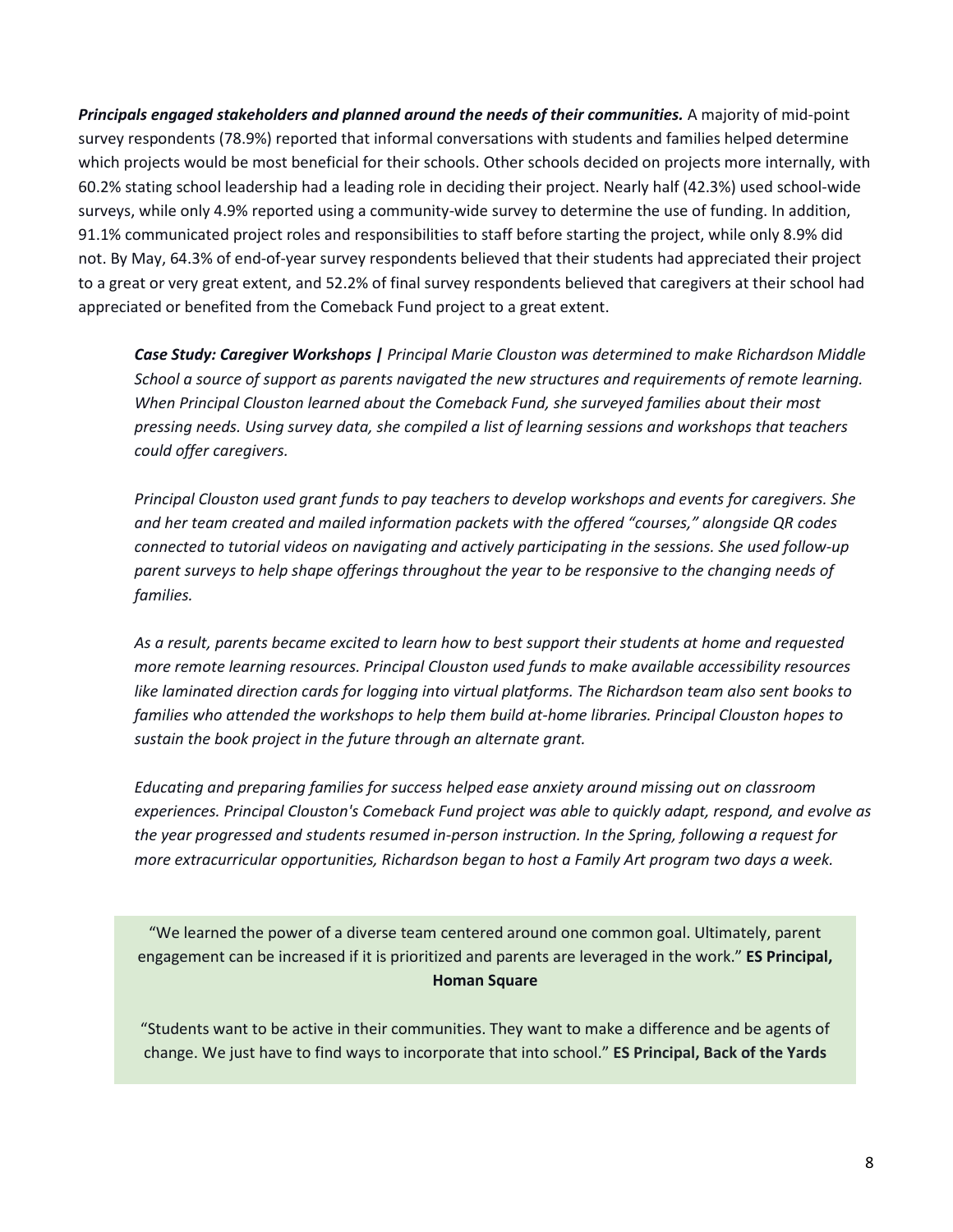*As school needs shifted, principals adapted to better support teachers, ensured continuity in learning, and achieved their project objectives***.** Throughout the very unique 2020-21 school year, principals were required to make multiple changes to many aspects of their school. For example, in January, 76.9% of school principals noted that screen fatigue was a "challenge" or "major challenge" in implementing their project.

Nevertheless, principals were able to adapt and implement: By January, 80.4% of survey respondents were able to start their project. With only 14% of grantees noting that, for various reasons, they had not yet started their initiative and roughly 5.6% reported differing degrees of project implementation, ranging from starting "on a very limited basis" to "still in planning stages."

Toward the end of the second quarter, elementary principals faced a new challenge: solving the complex logistical and instructional demands to reopen for in-person learning. Unsurprisingly, nearly half of respondents reported overlapping priorities as a "challenge" to project completion (52.5%). When asked about challenges in implementing original projects, 72% of mid-point survey respondents stated that limited staff support was a minor challenge. In response to shifting needs, some project timelines were extended or changed altogether. At the midpoint, 6.5% of schools shared that they had changed the scope of their project.

Despite challenges, in the end, a majority of principals felt they had met their project objectives. A combined 68.3% of mid-point respondents either agreed (43.9%) or strongly agreed (24.4%) that their project had been successful in achieving its planned objective. A majority of school leaders who responded to the final survey reported that their project was on track to meet its goals (65%), while 29.6% somewhat agreed to being on the way to meeting project objectives. In addition, 68% of final survey respondents were "very satisfied" with the likely outcome of their project, and 30% were somewhat satisfied. While some schools chose to extend their project to the end of the school year (55.7%), in late spring, 44.4% of final survey respondents shared that they had completed their project.

"It allowed us to engage students and staff in before- and after-school activities. This experience allowed us to learn to create systems and structures to promote programming, recruit teachers, capture attendance, etc. We've learned a lot, and this learning will set us up to launch a stronger enrichment program in the fall. It also was impactful because it allowed our students and staff to develop relationships outside of the traditional classroom setting and will hopefully encourage students to participate in future programming." **ES Principal, Buena Park**

"The strategies learned will be used with the further integration of technology for in-person learning in the upcoming school year." **ES Principal, Palmer Square**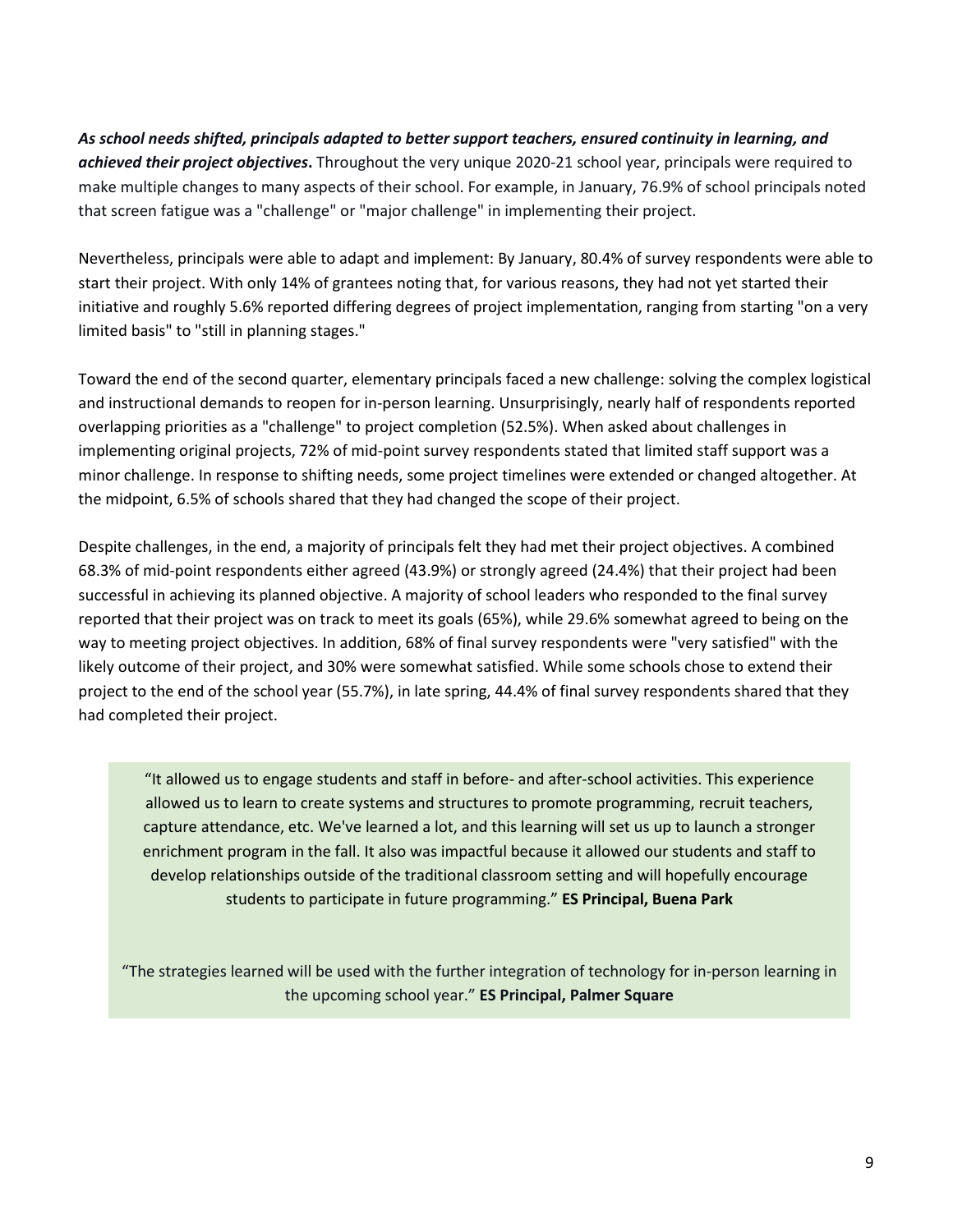<span id="page-9-0"></span>**Overall Lessons Learned**

"**Small** grants can have a **huge** impact on student engagement." **ES Principal, South Shore/Jackson Park Highland**

Overall, principals reported feeling highly satisfied with the application and grant process (65% extremely satisfied, 26% satisfied). Additionally, feedback gathered from principals helped identify the following considerations to future programs:

#### *Embed opportunities for collaboration and stakeholder engagement:*

"I would like to get more feedback from my stakeholders at the forefront to ensure they are willing and available to support with implementation." **HS Principal, Near West Side**

"It is important to collaborate with a larger group of teachers, outside of the ILT (Instructional Leadership Team) to learn about their needs. Had I done this, I believe that the project would have been much more successful." **HS Principal, Back of the Yards**

"Time for a project's development and implementation are critical. Teacher-led professional learning needs to be totally driven by teachers." **HS Principal, Little Village**

Without buy-in from faculty and staff, some school leaders faced challenges in implementing their proposed projects. 17.9% of midpoint survey respondents noted that additional time to plan would have allowed them to engage with different stakeholders in their educational communities before deciding on a project. While the nature of the Comeback Fund encouraged rapid deployment of funds, future work with a longer time scale might encourage school leaders to conduct interviews and survey valuable stakeholders on interest and capacity. As an example, this element will be incorporated into ou[r 2021-22 Summer Design Program](https://sdp2021.weebly.com/) [\(SDP\).](https://sdp2021.weebly.com/)

Many principals plan to continue their projects into next year. While this is encouraging, a number of those principals also noted that partnerships with community organizations would have helped support long-term implementation of programs and initiatives and reduced principals' workload. This is consistent with overall findings that nearly a third of leaders also desired a list of local nonprofit organizations available for partnership (31.7%). This reflects feedback we have heard previously at times when principals have asked for additional exposure to local organizations serving their areas.

Finally, principals noted that opportunities for collaboration with other principals would have provided opportunities to solve issues and support changes to project scope or sequence. Again, we are incorporating this lesson into our 2021-22 SDP.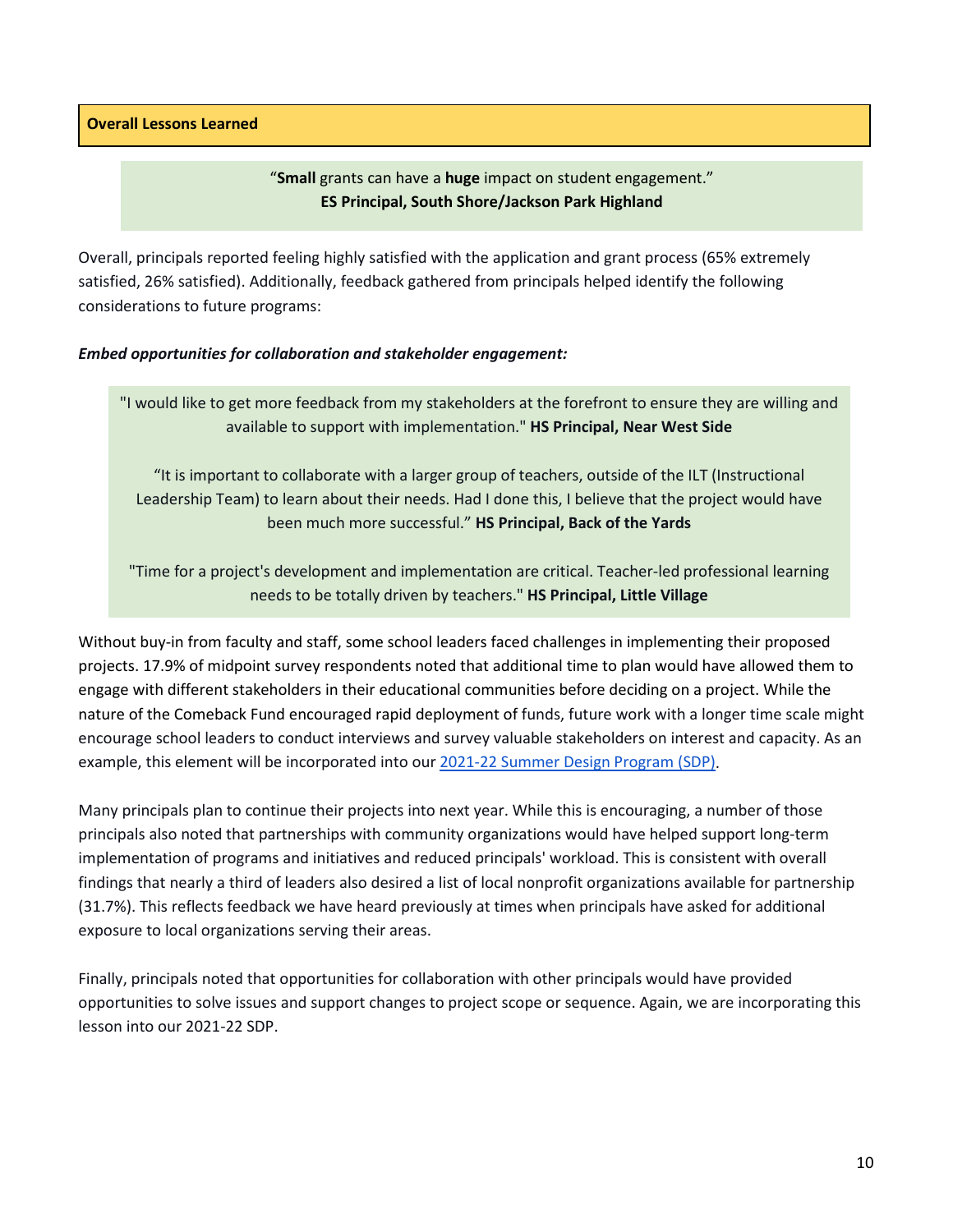#### *Include touch points throughout the year that provide additional support:*

"We had a strong plan that aligned to our school vision. These funds made it possible for us to work closely with teachers so that we could have an impact on students." **ES Principal, Pilsen**

"It's important to have a project coordinator. It took time to launch the project due to competing priorities. Once we identified a coordinator, the project took off." **ES Principal, Buena Park**

"We would have benefited from structuring a scope and sequence and benchmarks to check-in regarding progress." **ES Principal, Bronzeville**

School leaders valued the ease of the application process and benefited from the speed at which funding was distributed. However, our grant process design somewhat limited our ability to help troubleshoot and collaborate with principals about their projects aside from quick email and phone correspondence. One relatively moderate improvement for the future is to provide more guidance on developing project plans, including sample plans; around 19% of principals suggested these would be helpful. We will continue to explore and develop other similar project planning and management supports for principals.

*Small grants were extremely helpful for schools during the COVID-19 pandemic, and will likely provide similar assistance in other unique situations.* Reflecting at the end of the year, 97.4% of respondents agreed that the \$10,000 grant amount made a significant difference in their school communities. In addition, the success of many of the projects motivated principals to extend initiatives and pilots into the following year or make them a longterm feature at their respective schools. Indeed, 88.7% of final survey respondents had plans for extending their project further or felt that they had piloted something they could use in the future and 94.8% of respondents believed that their project would impact the school beyond the 2020-21 school year. Moreover, 100% of survey respondents shared that a resource like fast and flexible grants would be useful for them in the future.

"When restrictions are lifted and creativity is allowed, schools can be flexible and responsive to the school community needs." **HS Principal, Back of the Yards**

As noted previously, much of our work in supporting principals in the 2021-22 school year, where the challenges will be *different* but also serious, will build on our experience working with principals through the Covid-19 Comeback Fund. We look forward to continuing to share *those* lessons in the months to come.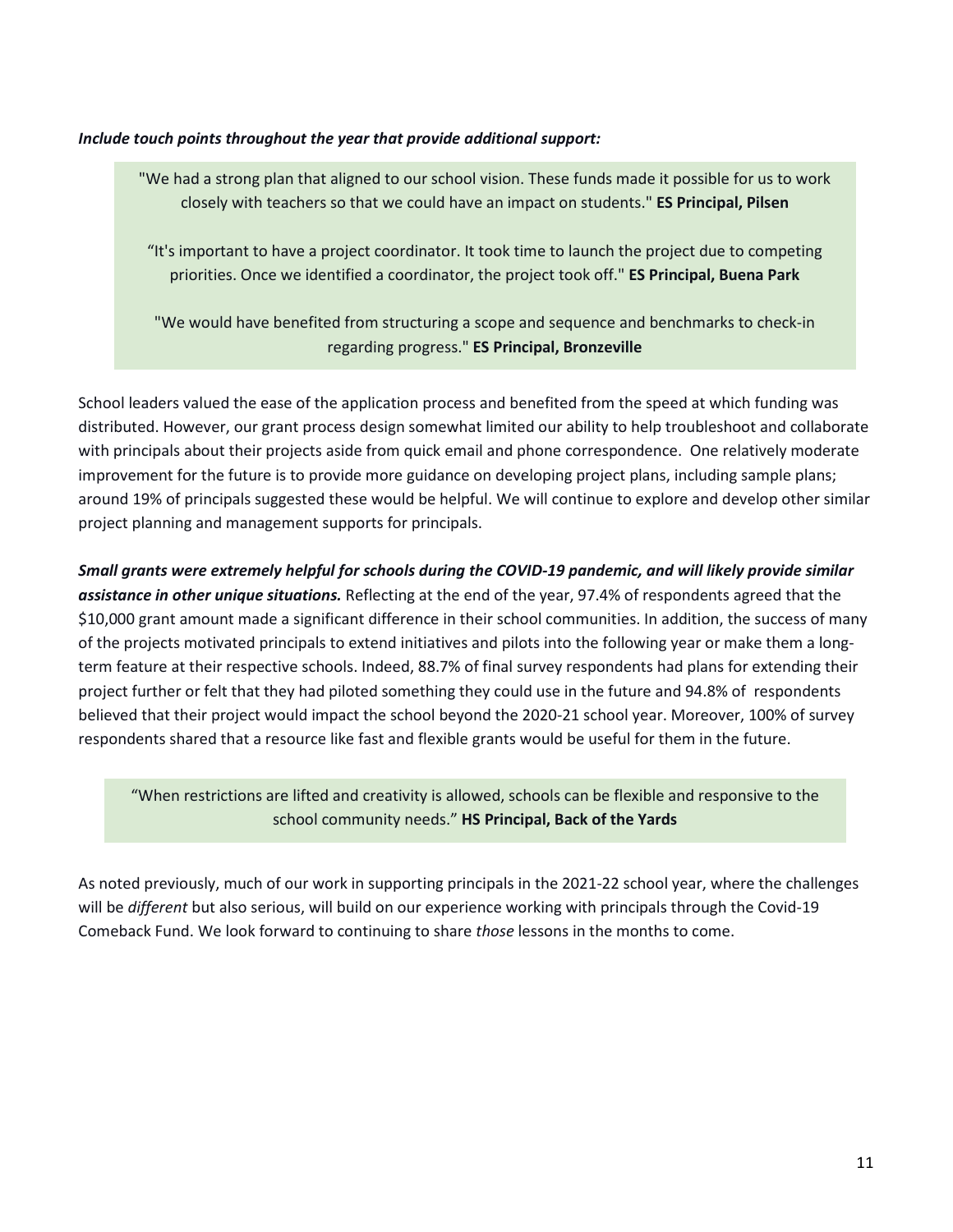## <span id="page-11-0"></span>**Appendix A: Select Characteristics for Survey Respondents**

Overall, the schools led by the midpoint and final survey respondents were representative of the schools that received funding through the COVID-19 Comeback Fund, as shown in the table below:

|                                      | <b>Mid Point Survey</b><br><b>Respondents</b>                                                                                                                                                                                                                                                                                                                   | <b>Final Survey Respondents</b>                                                                                                                                                                                                                                                                                                             | <b>COVD-19 Comeback Fund</b><br><b>Recipients</b>                                                                                                                                                                                                                                                                                                    |
|--------------------------------------|-----------------------------------------------------------------------------------------------------------------------------------------------------------------------------------------------------------------------------------------------------------------------------------------------------------------------------------------------------------------|---------------------------------------------------------------------------------------------------------------------------------------------------------------------------------------------------------------------------------------------------------------------------------------------------------------------------------------------|------------------------------------------------------------------------------------------------------------------------------------------------------------------------------------------------------------------------------------------------------------------------------------------------------------------------------------------------------|
| Participant<br><b>Detail</b>         | 139 school leaders<br>$\bullet$<br>who received<br>COVID-19<br><b>Comeback Funding</b><br>Distributed and<br>taken via email in<br>December of 2020                                                                                                                                                                                                             | 117 school leaders<br>$\bullet$<br>who received COVID-<br>19 Comeback<br>Funding<br>Distributed and taken<br>via email in May of<br>2021                                                                                                                                                                                                    | 215 school leaders<br>$\bullet$<br>received COVID-19<br><b>Comeback Funding</b><br>200 Comeback Fund<br>recipients were shared<br>the midpoint and final<br>surveys via email                                                                                                                                                                        |
| <b>Networks</b>                      | AUSL (12),<br>Charter/Contract/Options<br>(10), Network 1 (1), Network<br>2 (2), Network 10 (5),<br>Network 11 (13), Network<br>12 (9), Network 13(6),<br>Network 14 (2), Network 15<br>(8), Network 16 (11),<br>Network 17 (8), Network 3<br>(8), Network 4 (3), Network 5<br>(12), Network 6 (3), Network<br>7 (3), Network 8 (5),<br>Network 9 (3), ISP (13) | AUSL (11),<br>Charter/Contract/Options (7),<br>ISP (11), Network 10 (6),<br>Network 11 (9), Network 12<br>(7), Network 13 (7), Network<br>14 (3), Network 15 (5),<br>Network 16 (10), Network 17<br>(3), Network 2 (2), Network 3<br>(6), Network 4 (3), Network 5<br>(12), Network 6 (3), Network<br>7 (2), Network 8 (6), Network<br>9(4) | AUSL (24),<br>Charter/Contract/Options (11),<br>Network 1 (1), Network 2 (2),<br>Network 3 (10), Network 4 (4),<br>Network 5 (17), Network 6 (5),<br>Network 7(5), Network 8(13),<br>Network 9 (6), Network 10 (8),<br>Network 11 (17), Network 12 (15),<br>Network 13 (12), Network 14 (5),<br>Network 15 (13), Network 16 (15),<br>Network 17 (11) |
| <b>School</b><br><b>Demographics</b> | <b>AUSL: 73.8% Black,</b><br>25% Hispanic/Latinx<br>Charter/Contract/O<br>ptions: 67.6% Black,<br>31.6%<br>Hispanic/Latinx<br><b>CPS Networks 1-17:</b><br>43.8% Black, 51.7%<br>Hispanic/Latinx<br><b>ISP: 6.6% Black,</b><br>90.7%<br>Hispanic/Latinx                                                                                                         | <b>AUSL: 63.9% Black,</b><br>$\bullet$<br>34.3%<br>Hispanic/Latinx<br>Charter/Contract/Op<br>tions: 77.3% Black,<br>21.8%<br>Hispanic/Latinx<br><b>CPS Neworks 1-17:</b><br>44.4% Black, 50.8%<br>Hispanic/Latinx<br>ISP: 14.2% Black,<br>83.1%<br>Hispanic/Latinx                                                                          | <b>AUSL: 70.6% Black, 27.9%</b><br>Hispanic/Latinx<br><b>Charter/Contract/Option</b><br>s: 72.2% Black, 27.0%<br>Hispanic/Latinx<br>CPS Neworks 1-17:<br>$\bullet$<br>43.6%Black, 52.0%<br>Hispanic/Latinx<br>ISP: 9.2% Black, 88.5%<br>Hispanic/Latinx                                                                                              |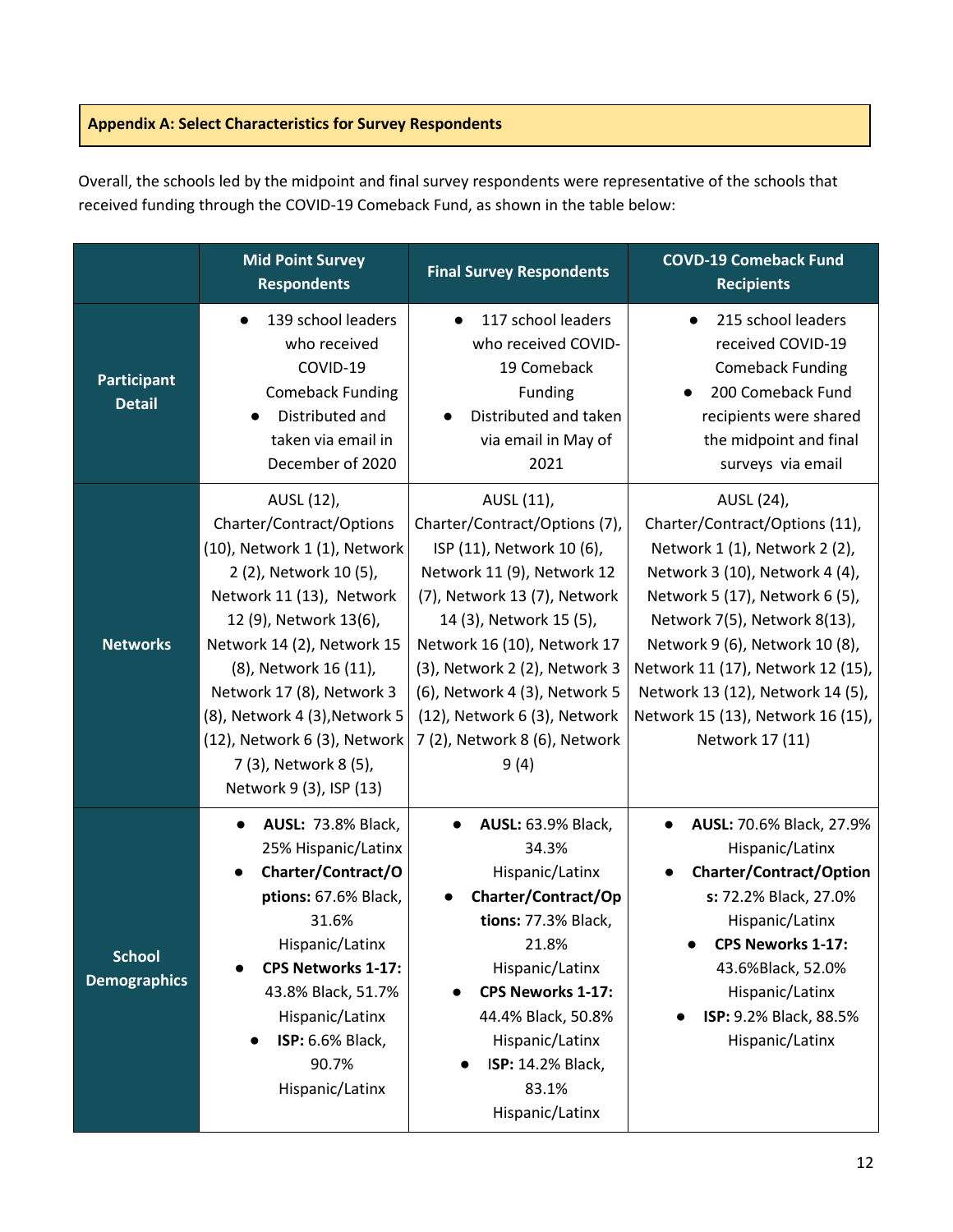|                        | <b>AUSL: 4.7% ELL,</b><br>$\bullet$    | <b>AUSL: 7.8% ELL,</b><br>$\bullet$ | <b>AUSL: 9.0% ELL, 14.7%</b>   |
|------------------------|----------------------------------------|-------------------------------------|--------------------------------|
|                        | 14.1% with IEP,                        | 14.2% with IEP,                     | with IEP, 87.6% FRL            |
|                        | 87.0% FRL                              | 87.9% FRL                           | <b>Charter/Contract/Option</b> |
|                        | Charter/Contract/O<br>$\bullet$        | Charter/Contract/Op<br>$\bullet$    | s: 14.0% ELL, 14.0% with       |
|                        | ptions: 16.3% ELL,                     | tions: 11.5% ELL,                   | IEP, 77.0% FRL                 |
| <b>School Student</b>  | 15.1% with IEP,                        | 14.1% with IEP,                     | <b>CPS Networks 1-17:</b>      |
| <b>Characteristics</b> | 75.1% FRL                              | 79.4% FRL                           | 20.2% ELL, 16.3% with          |
|                        | <b>CPS Networks 1-17:</b><br>$\bullet$ | • CPS Networks 1-17:                | IEP, 76.3% FRL                 |
|                        | 19.5% ELL, 16.2%                       | 21.5% ELL, 16.7%                    | ISP: 37.5% ELL, 12.7%          |
|                        | with IEP, 77.8% FRL                    | with IEP, 77.2% FRL                 | with IEP, 78.7% FRL            |
|                        | ISP: 36.3% ELL,<br>$\bullet$           | ISP: 33.6% ELL, 13.1%<br>$\bullet$  |                                |
|                        | 12.8% with IEP,                        | with IEP, 78.2% FRL                 |                                |
|                        | 80.1% FRL                              |                                     |                                |

#### <span id="page-12-0"></span>**Appendix B: Survey Questions**

*While we included the most relevant survey findings in this report, we would be happy to provide an additional overview of the responses to any of the survey questions upon request.*

#### *Midpoint Survey Questions*

Overall, how would you consider student academic progress during the 2020-21 school year compared to a typical year?

- Students are making much less progress
- Students are making somewhat less progress
- Students are making about the same progress
- Students are making somewhat more progress
- Students are making much more progress.

Compared to September 2020, my overall satisfaction as a principal has

- Decreased significantly
- Decreased
- Stayed the same
- Increased
- Increased significantly

#### **Grant Information**

**With which topic area did your grant project most closely align?**

A. **Extending Teacher or Staff Time**: *Grant funds used to support professional development for teachers and school staff members as they improved the remote learning experience for their students*.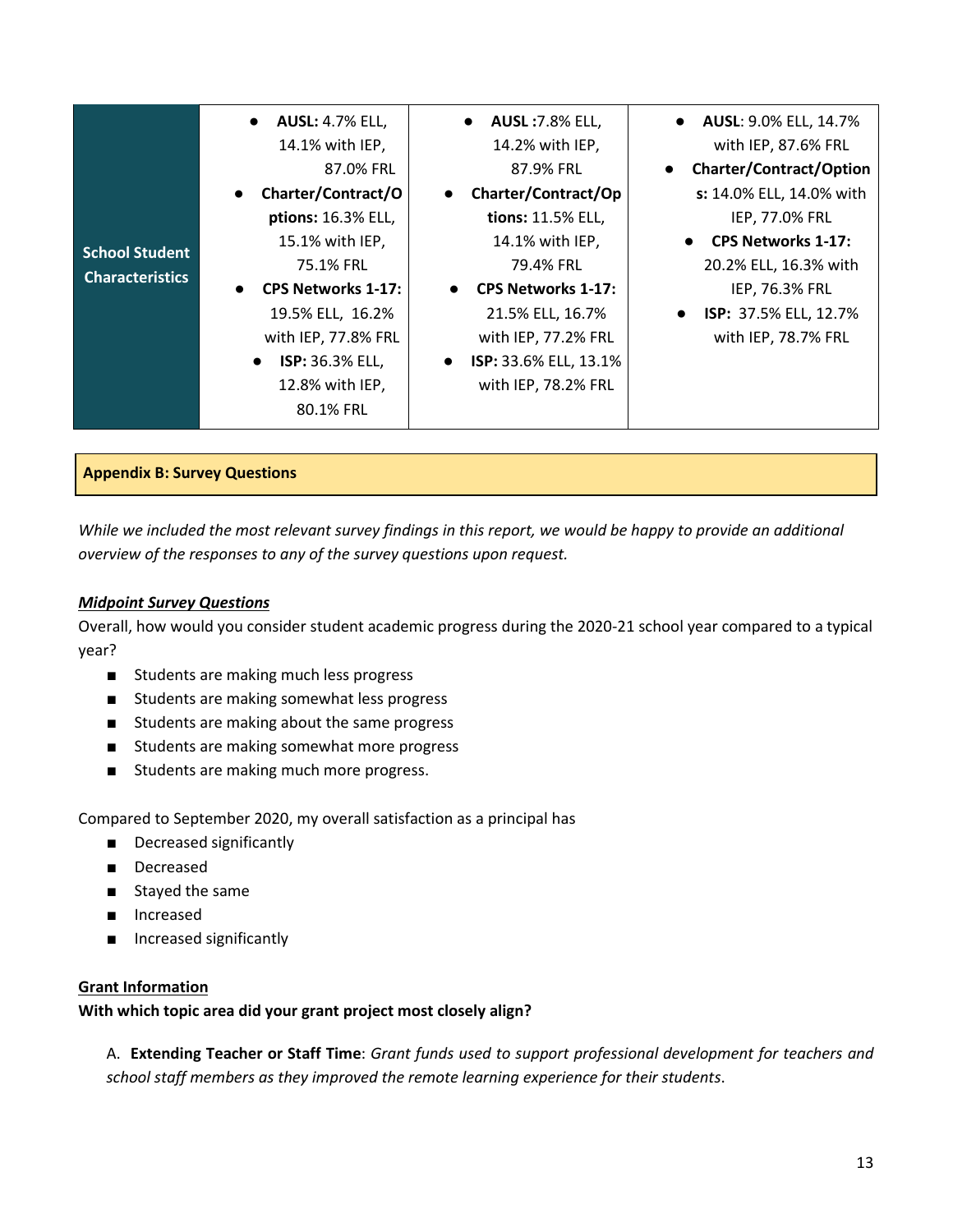B. **Adapting Materials**: *Grant funds used to support teacher time as they adapted curriculum and content for remote learning or used to purchase approved materials that enabled remote intervention*.

C. **Connecting to Students**: *Grant funds used to support staff time or teacher-focused technology that helped connect students with school and learning; this included support for activities designed to engage students struggling to connect.*

D. **Parent or Family Engagement:** *Grant funds used to build functional systems that improved a family's ability to support remote learning at home.*

## **Have you started your project?**

- Yes
- No

## W**hat challenges, if any, have you encountered so far?** (Select all that apply)

- Limited staff support
- Student disinterest
- Overlapping priorities
- Screen fatigue
- Project plan or fixed timeline challenges
- Awaiting materials or funding
- Calendar constraints
- None
- Other

## **Project Update**

**Provide a short description of your project. Have there been changes to your original project plan? If so, please include additional details.** (free response)

**Do you have a project plan or project-related artifacts that you would be willing to share with us?** (Optional)

**Please rate your level of agreement with the following statement**. So far, my project has been successful in achieving its planned objectives

- Strongly Disagree
- Disagree
- Agree
- Strongly Agree

**What challenges, if any, have you encountered so far?** (Select all that apply)

- Limited staff support
- Student disinterest
- Overlapping priorities
- Screen fatigue
- Project plan or fixed timeline challenges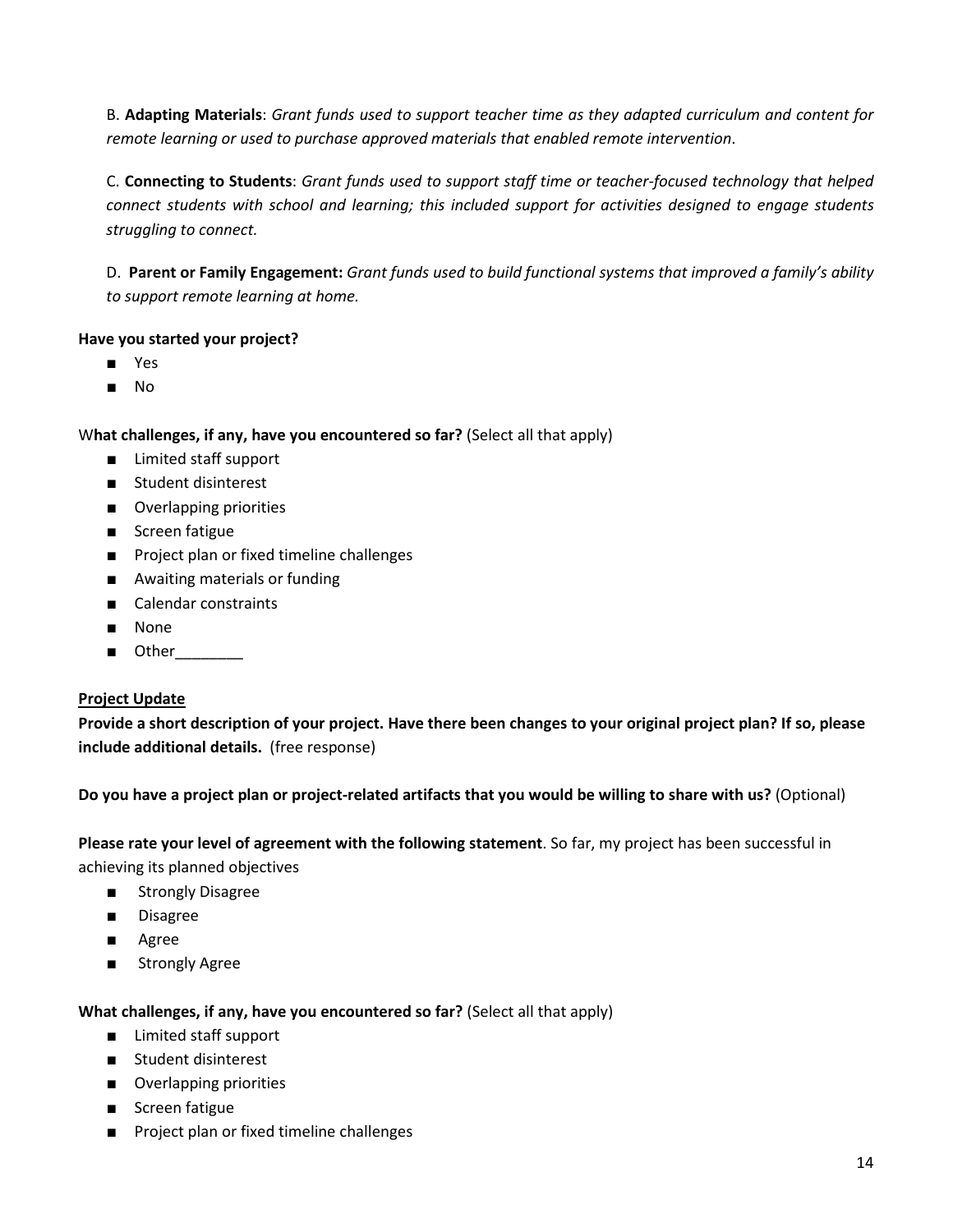- Awaiting materials or funding
- Calendar constraints
- None
- Other

**Are there any important changes or new information about your school or project that you would like to share with us?** (Multiple choice)

- Change in administration (Change in principal/AP/Counselor/Leadership Staff)
- Change in grade level the project will serve (drop down option of grade levels)
- Change in Project (details )
- Purchase of additional virtual resources (type\_\_\_\_\_\_\_\_\_\_\_\_\_\_\_\_\_\_\_\_\_\_\_\_\_\_\_\_\_\_\_\_
- None
- Other

**To what extent do you feel that this project will lead to positive changes at your school beyond the COVID-19 pandemic?** 

- 0= Not at all
- $1 = To a small extent$
- $\blacksquare$  2 = To some extent
- $\blacksquare$  3 = To a moderate extent
- $\blacksquare$  4 = To a great extent
- $\blacksquare$  5 = To a very great extent

**How did this project respond to the changing needs presented by the COVID-19 pandemic?** (Free Response)

**Would your project benefit from additional funding?** (Yes/No question)

- Yes *Ideal amount\_\_\_\_\_\_\_\_\_\_*
- No

**If yes, how would these funds be used? Provide details about ongoing project plans.**

(Free Response)

**Share your specific plans for future work on this project. How have you sustained, or will you sustain this project?** (Optional Free response)

## **Project Implementation**

**What type of outreach was made before choosing the project?** (Select all that apply)

- School wide survey
- Informal conversations with staff, students and parents
- Community wide survey
- Decision was made by leadership team
- $\blacksquare$  Other  $\blacksquare$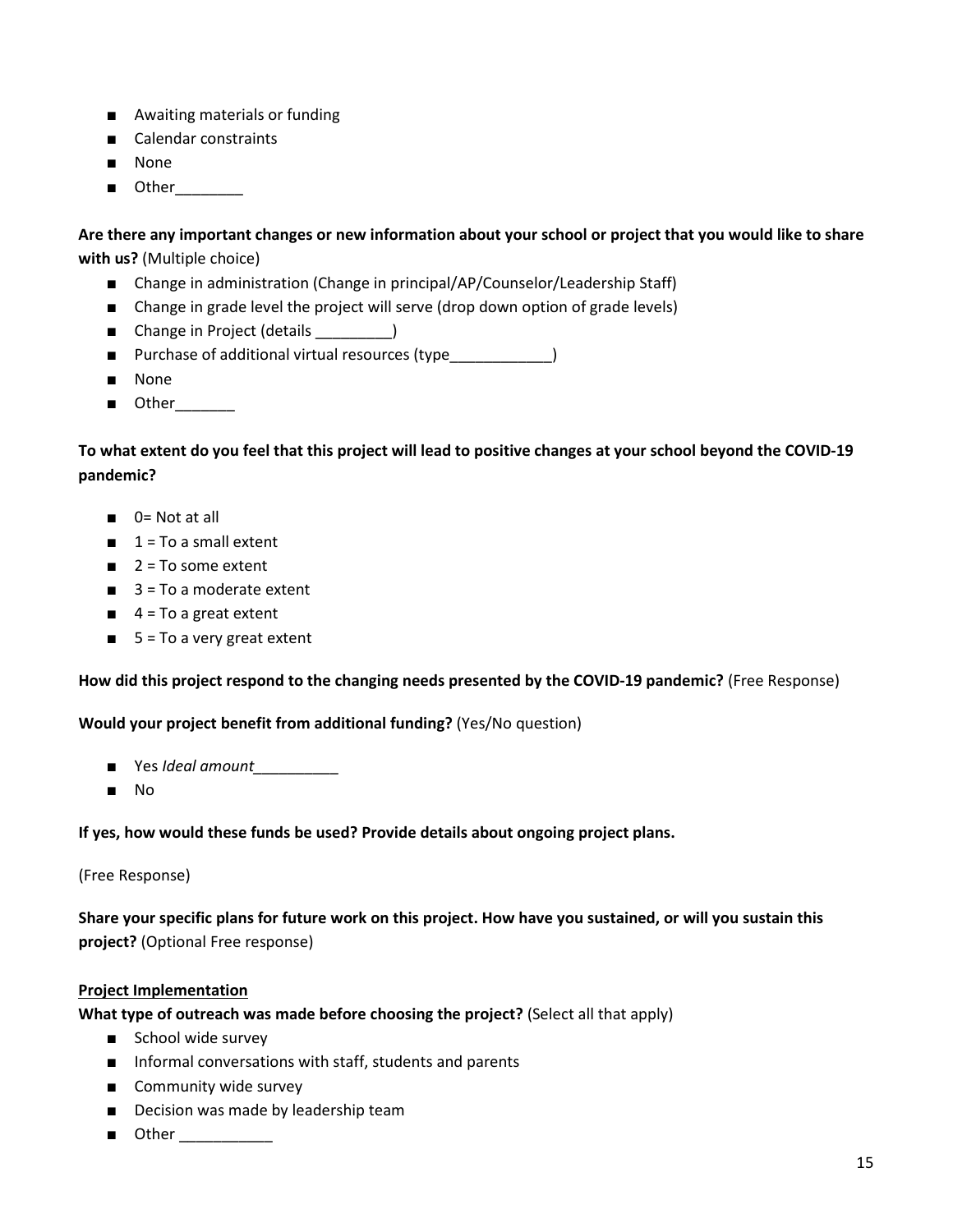## **Were project roles & responsibilities communicated to staff before starting the project?**

- Yes
- No

#### **Feedback Section**

**How satisfied are you with the grant application process?** (Multiple choice)

- Extremely dissatisfied
- Moderately dissatisfied
- Dissatisfied
- Neither satisfied nor dissatisfied
- Slightly satisfied
- Satisfied
- Very satisfied

**Aside from additional grant funds, what other supports would your project have most benefited from?** (Multiple choice)

- Sample project plan
- Additional time to develop project idea
- Clearer guidelines about project categories
- List of local non-profit organizations to collaborate with
- Other

#### **Would you be willing to share your project experience with other principals?**

- Yes
- No

**Would a resource like fast and flexible grants be useful to you in the future?**

- Yes
- No

#### *Final Survey Questions*

#### **Grant Information**

#### **Looking back, with which of the following areas do you feel your grant project is most closely aligned?**

■ Teacher Instructional Practices: Supported professional development and extended work time for teachers to improve the remote learning experiences of students.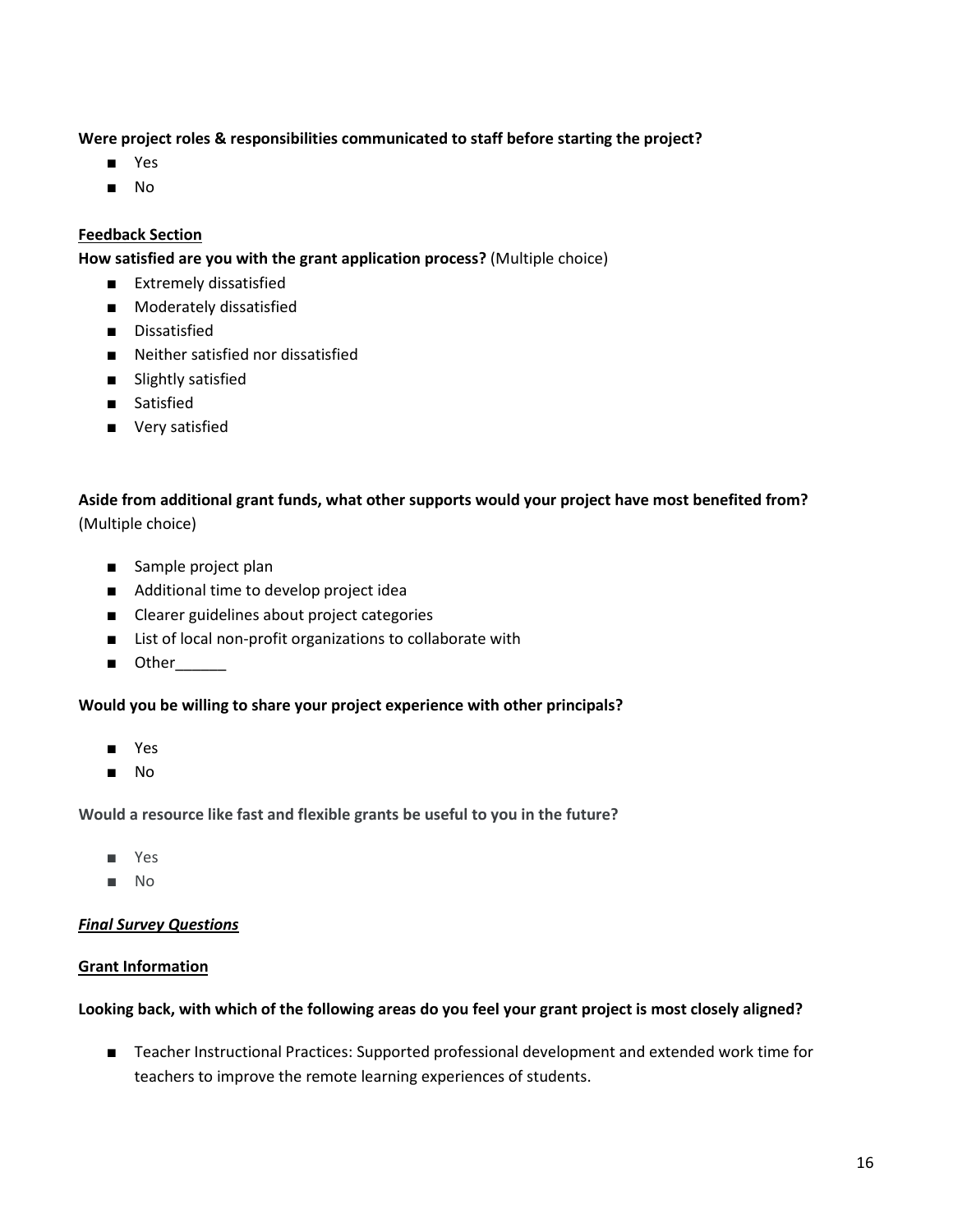- Supportive Environment for Students and Staff: Grant funds were used to build a positive and supportive climate for students and staff.
- Caregiver Engagement: Grant funds were used to build functional systems to improve families' ability to support learning at home.
- Adapted Materials: Modified curriculum, materials, and content for use in a remote learning environment.

## **Project Updates**

## **Have you completed your project?**

- Yes
- No

## **How satisfied are you with the likely outcome of your project?**

- Very satisfied
- Somewhat satisfied
- Neither satisfied nor dissatisfied
- Somewhat dissatisfied
- Very dissatisfied

## **Please provide a short description of your project, as it was implemented in practice. (Free response)**

**Which of the following groups did you project most directly impact? (Check all that apply)**

- K-2
- 3-5
- 6-8
- 9-12
- Caregivers
- Teachers/Staff

## **Do you have a project plan or any project-related artifacts that you would be willing to share with us?**

## **Please rate your level of agreement with the following statement:**

#### So far, my project has is on track to achieve its planned objectives

- Strongly agree
- Somewhat agree
- Neither agree nor disagree
- Somewhat disagree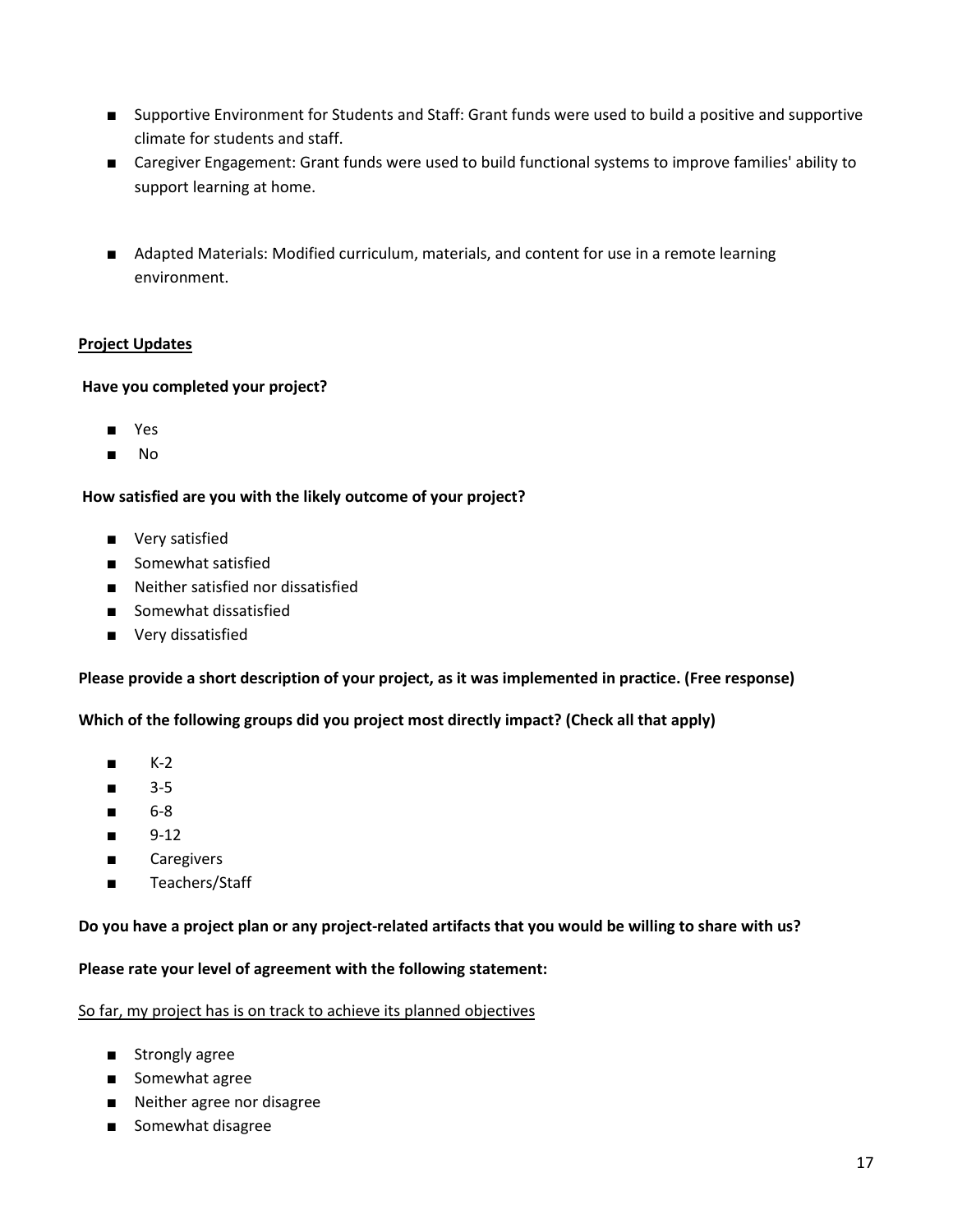■ Strongly disagree

## **What internal or external challenges did you face as part of this project? (Select all that apply)**

- Limited staff support
- Student disinterest
- Overlapping priorities
- Screen fatigue
- Fixed timeline challenges
- Purchasing materials
- Reopening plan changes
- Calendar constraints
- None
- Other\_\_\_\_\_\_

## **Did you purchase a learning platform or virtual subscription as part of your project?**

- Yes
- No

## **Are there any important changes or new information about your project that you would like to share with us?**

■ Change in grade level the project will serve (Grade Level)

\_\_\_\_\_\_\_\_\_\_\_\_\_\_\_\_\_\_\_\_\_\_\_\_\_\_\_\_\_\_\_\_\_\_\_\_\_\_\_\_\_\_\_\_\_\_\_\_

\_\_\_\_\_\_\_\_\_\_\_\_\_\_\_\_\_\_\_\_\_\_\_\_\_\_\_\_\_\_\_\_\_\_\_\_\_\_\_\_\_\_\_\_\_\_\_\_

- Change in Project (Please Provide Details) \_\_\_\_\_\_\_\_\_\_\_\_\_\_\_\_\_\_\_\_\_\_\_\_\_\_\_\_\_\_\_\_\_\_\_
- Purchase of additional virtual resources (Type)
- Change in community needs
- None )
- Other \_\_\_\_\_\_\_\_\_\_\_\_\_\_\_\_\_\_\_\_\_\_\_\_\_\_\_\_\_\_\_\_\_\_\_\_\_\_\_\_\_\_\_\_\_\_\_\_

## **To what extent do you consider the project was appreciated by the following groups?**

| Not at all<br>(1) | To a small<br>extent (2) | To a<br>moderate<br>extent (3) | To a great<br>extent (4) | To a very<br>great<br>extent (5) |
|-------------------|--------------------------|--------------------------------|--------------------------|----------------------------------|
|-------------------|--------------------------|--------------------------------|--------------------------|----------------------------------|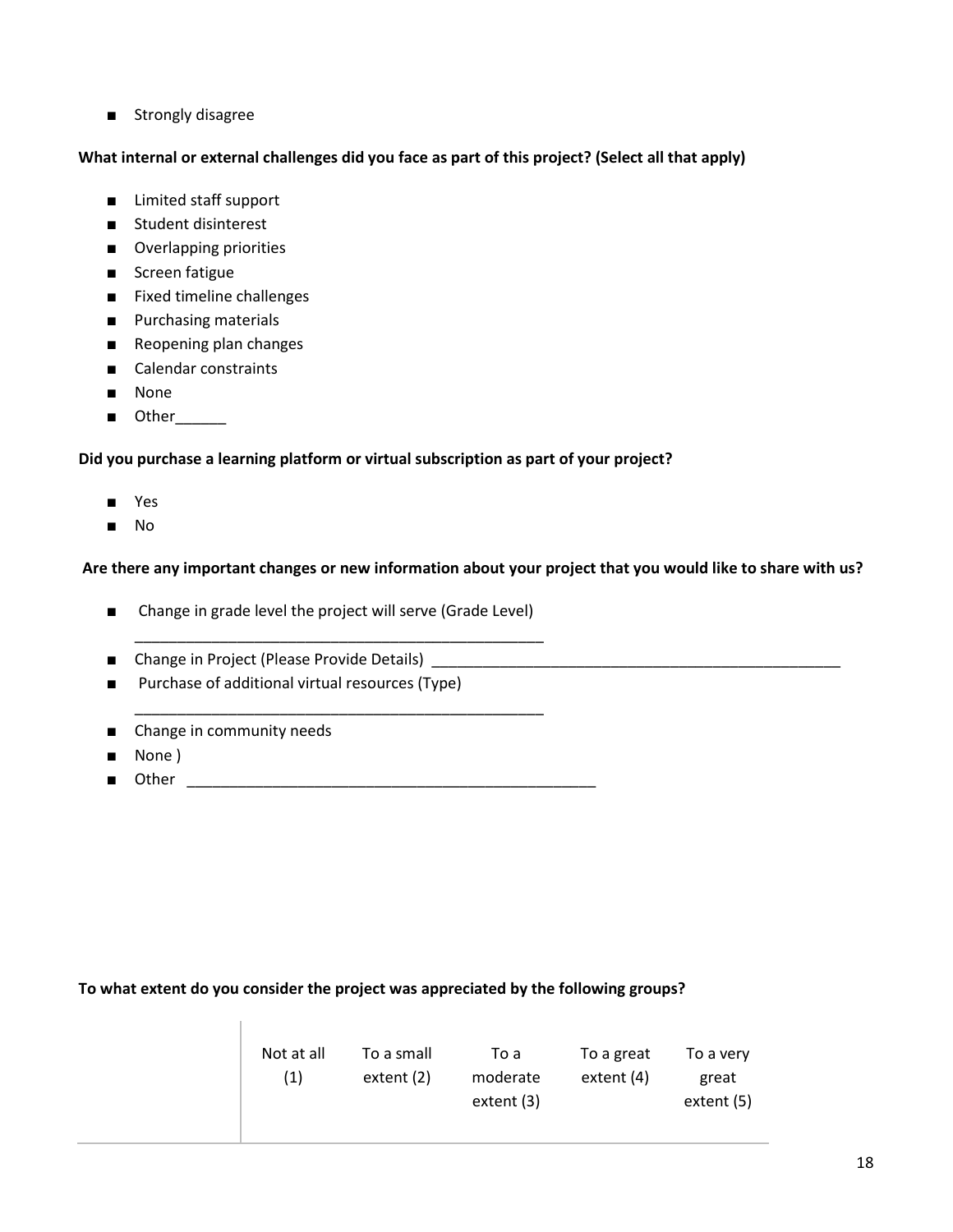| Students           | о | o | O       | o | 0 |
|--------------------|---|---|---------|---|---|
| Teachers           | o | o | $\circ$ | O | o |
| Parents/Caregivers | o | o | O       | o | o |

## **Project Implementation**

**Do you have future plans for extending the project?**

T.

- Yes
- No

## **Is your project likely to have an impact on your school beyond the 2020-21 school year?**

- Yes
- No

#### **Feedback**

Please indicate your level of satisfaction with the following aspects of the COVID-19 Comeback Fund:

|                      | Extremely<br>satisfied (1) | Somewhat<br>satisfied (2) | Neither<br>satisfied nor<br>dissatisfied<br>(3) | Somewhat<br>dissatisfied<br>(4) | Extremely<br>dissatisfied<br>(5) |
|----------------------|----------------------------|---------------------------|-------------------------------------------------|---------------------------------|----------------------------------|
| Communication        | o                          | o                         | o                                               | o                               | o                                |
| Eligibility criteria | o                          | 0                         | o                                               | o                               | O                                |